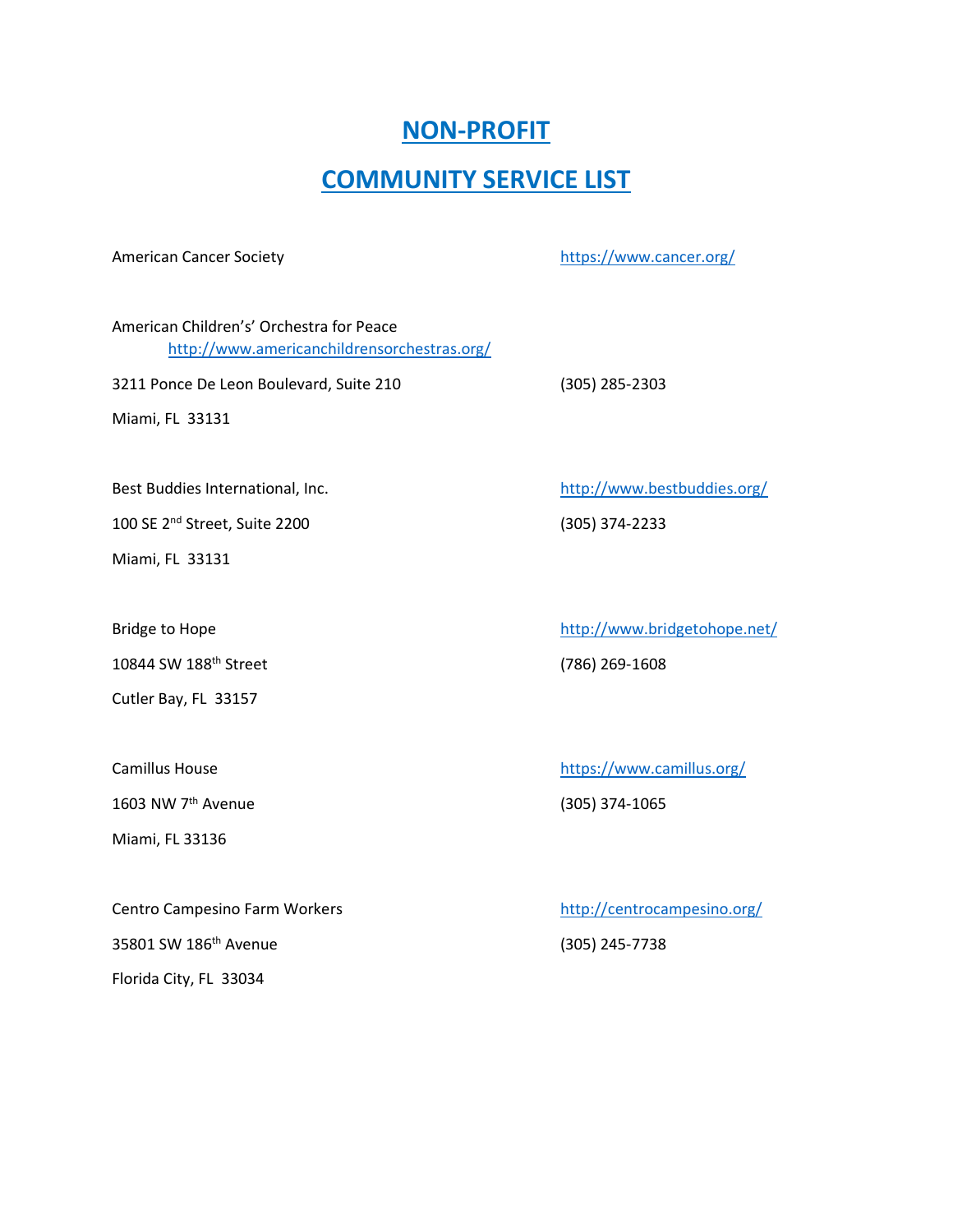Cutler Bay Worship Center [cutlerbayworship.org](https://nam10.safelinks.protection.outlook.com/?url=http%3A%2F%2Fcutlerbayworship.org%2F&data=04%7C01%7C%7C4f7b0ed786724cc4108108d9aaad794f%7C4578f68f86cd4af9b31793e3826ca0f5%7C0%7C0%7C637728485776377457%7CUnknown%7CTWFpbGZsb3d8eyJWIjoiMC4wLjAwMDAiLCJQIjoiV2luMzIiLCJBTiI6Ik1haWwiLCJXVCI6Mn0%3D%7C1000&sdata=cx%2BLbYHAMm9u%2FWt8TZoMkEGtlsjS6caqSq10xE%2F8IgI%3D&reserved=0) Cutler Bay, FL 33189 (786) 732-4286

8601 SW 199th St [info@cutlerbayworship.org](mailto:info@cutlerbayworship.org)

Dan Marino Foundation <https://danmarinofoundation.org/> Autism & Other Developmental Disabilities (954)368-6000 400 N. Andrews Avenue Ft. Lauderdale, FL 33301

Epilepsy Foundation of Florida <https://www.epilepsyfl.com/> 7300 North Kendall Drive, Suite 700 (305) 670-4949 Kendall, FL 33156

4500 Biscayne Boulevard, Suite 350 (305) 371-6399 Miami, FL 33137

Good Hope Equestrian Training Center, Inc. <http://www.ghetc.org/> 22155 SW 147th Avenue (305) 297-4729 Miami, FL 33170

Habitat for Miami of Greater Miami <http://www.miamihabitat.org/> 3800 NW 22nd Avenue (305) 634-3628 Miami, FL 33142

Florida Audubon Society <http://www.audubonofflorida.org/>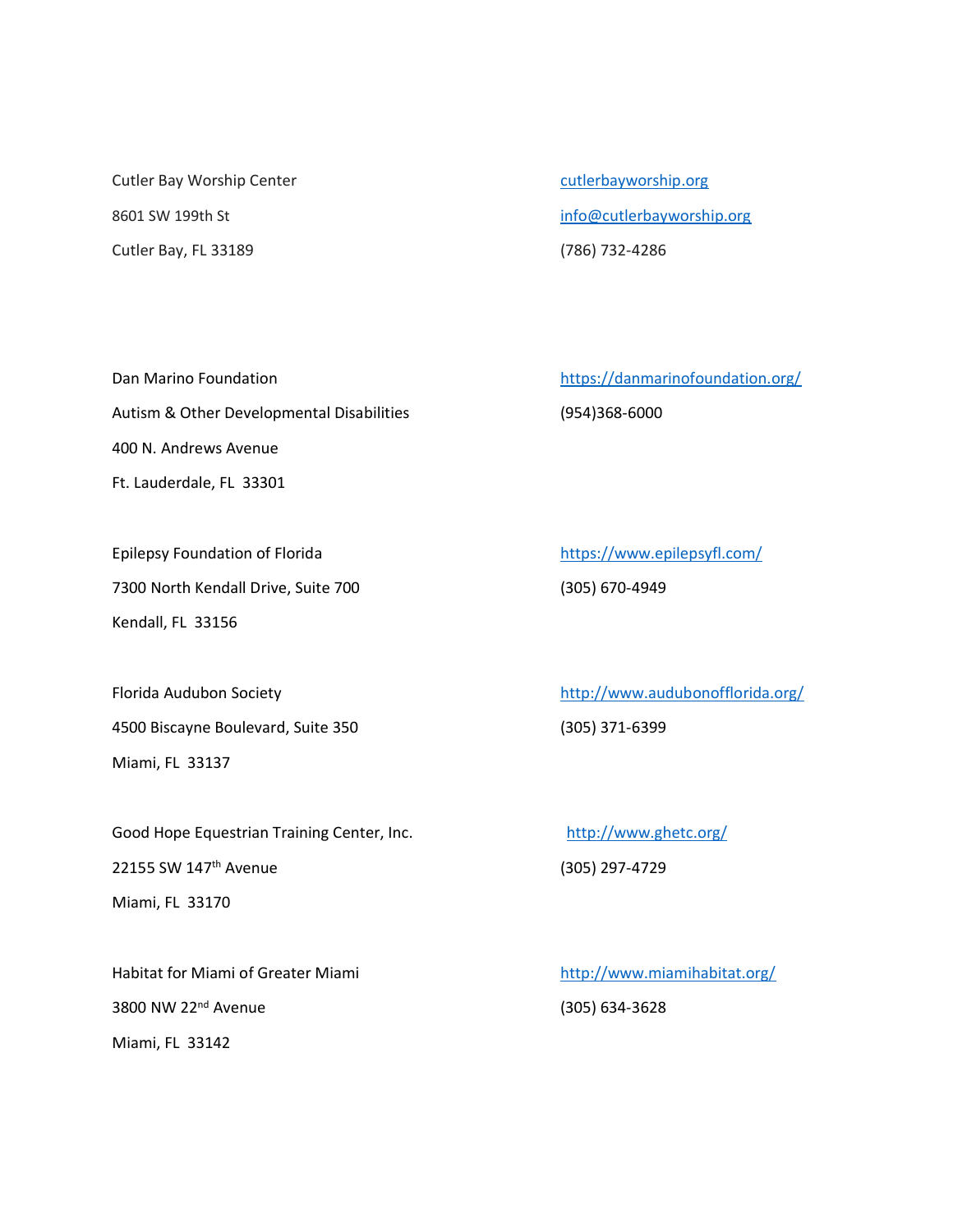Homeless Trust of Miami-Dade County <https://www.homelesstrust.org/>

111 NW 1st Street (305) 375-1490

Miami, FL 33128

Homestead Police Explorers <https://mdspolice.com/programs/explorers/>

3300 NW 27th Avenue (305) 757-7708

Miami, FL 33142

Humane Society of Greater Miami South <https://www.humanesocietymiami.org/>

10700 SW 211 Street (305) 749-1854

Cutler Bay, FL 33189

8323 NW 12th Street (305) 477-1192

Doral, FL 33126

Miami Children's Museum <http://www.miamichildrensmuseum.org/>

980 MacArthur Causeway (305) 373-5437

Miami, FL 33132

Miami-Dade Parks & Recreation <https://www.miamidade.gov/>

(305) 755-7939

601 SW 8th Avenue (305) 856-4176

Miami, FL 33130

Miami Vineyard Community Church <https://miamivineyard.com/>

March of Dimes <https://www.marchofdimes.org/>

Miami Lighthouse for the Blind <http://www.miamilighthouse.org/>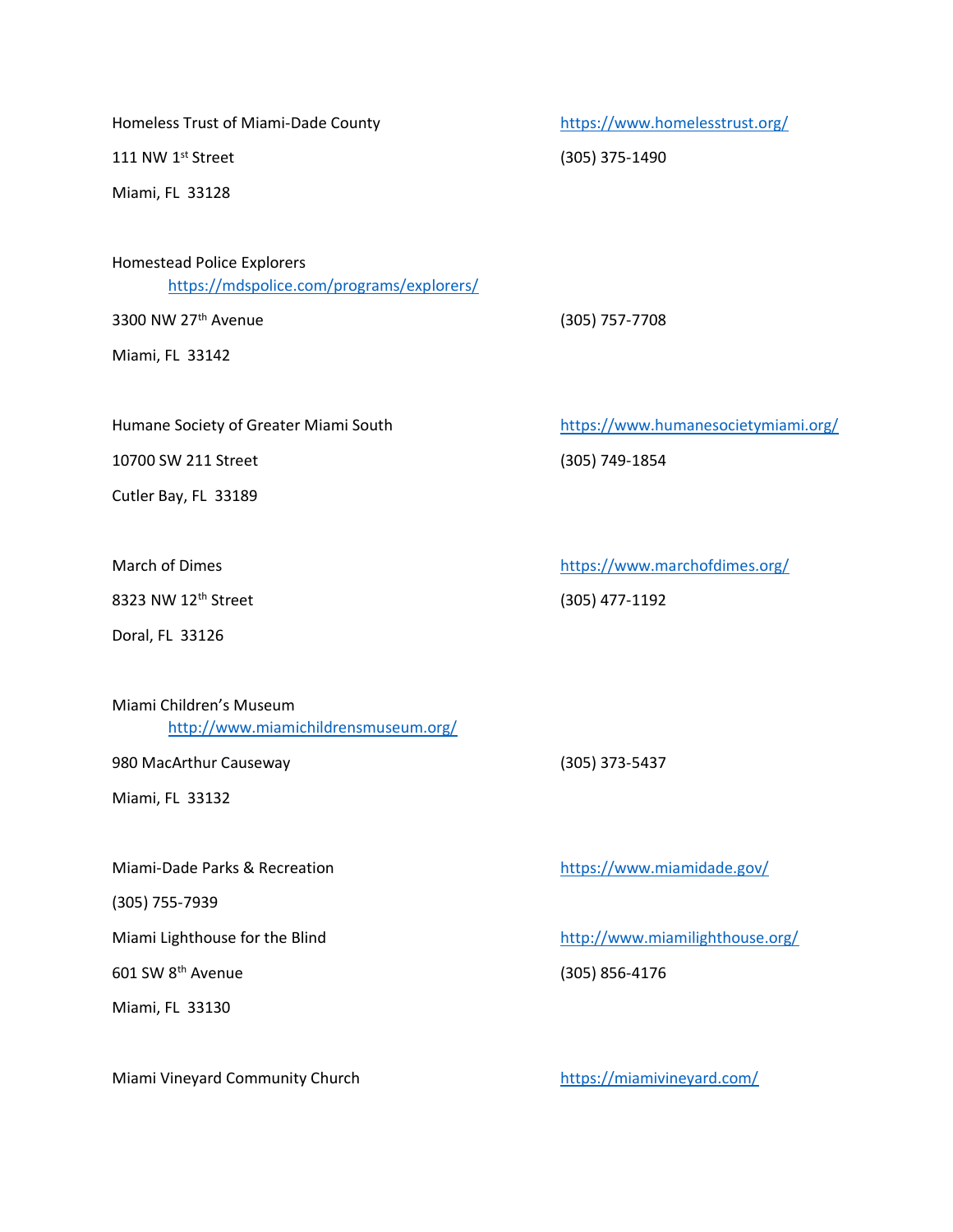12727 SW 122nd Ave (305) 234-9600 Miami, FL 33186

5275 Sunset Drive (305) 270-3262 Miami, FL 33143

14805 SW 216th Street (305) 235-1611

Miami, FL 33170

Coral Gables, FL 33134

3100 SW 62nd Avenue (305) 666-6511 Miami, FL 33155

335 South Krome Avenue (305) 242-8122

Florida City, FL 33034

8717 SW 134<sup>th</sup> Street (786) 242-7277 Miami, FL 33176

Pelican Harbor Seabird Station, Inc. <https://www.pelicanharbor.org/> 1275 NE 79 Street Causeway (305) 751-9840

Mindful Kids Miami, Inc. <http://www.mindfulkidsmiami.org/>

Monkey Jungle **Monkey Jungle** <https://www.monkeyjungle.com/home>

NAMI Miami-Dade County <https://namimiami.org/> 299 Alhambra Circle (305) 665-2540

Nicklaus Children's Hospital <https://www.nicklauschildrens.org/>

Patches PPEC <https://patchesppec.org/>

Paws for You Rescue, Inc. <http://www.paws4you.org/>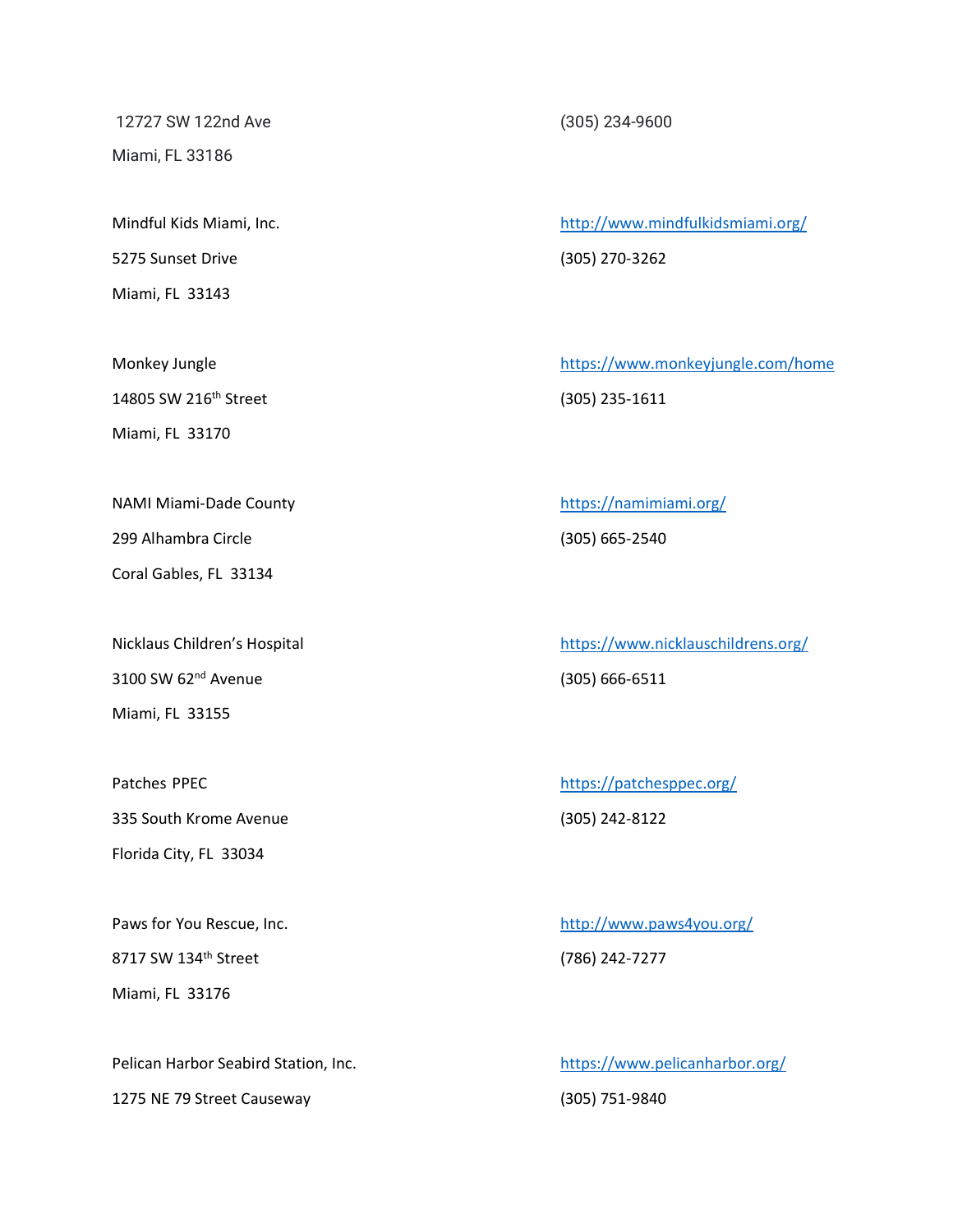Miami, FL 33138

University of Miami Health Systems (305) 324-5683 145 NW 14th Terrace Miami, FL 33136

Susan G. Komen Foundation <https://www.komen.org/>

Breast Cancer Awareness & Research

Ronald McDonald House of Miami <https://rmhcsouthflorida.org/>

47 N. Krome Avenue (305) 247-2332

Homestead, FL 33030

Special Olympics Florida <https://www.specialolympicsflorida.org/south>

Community Engagement (305) 299-2958

8600 NW 36th Street, Suite 500 (786) 369-5130

Miami, FL 33166

3150 SW 3rd Avenue (305) 571-5700

Miami, FL 33129

Whispering Manes Therapeutic Riding Center <http://whisperingmanes.org/> 6105 SW 125th Avenue (305) 596-4204 Miami, FL 33183

South Dade Chamber of Commerce <https://southdadechamber.org/>

Take Stock in Children http://www.takestockinchildren.org/

The Children's Trust <https://www.thechildrenstrust.org/>

VolunteerMatch Miami <https://www.volunteermatch.org/>